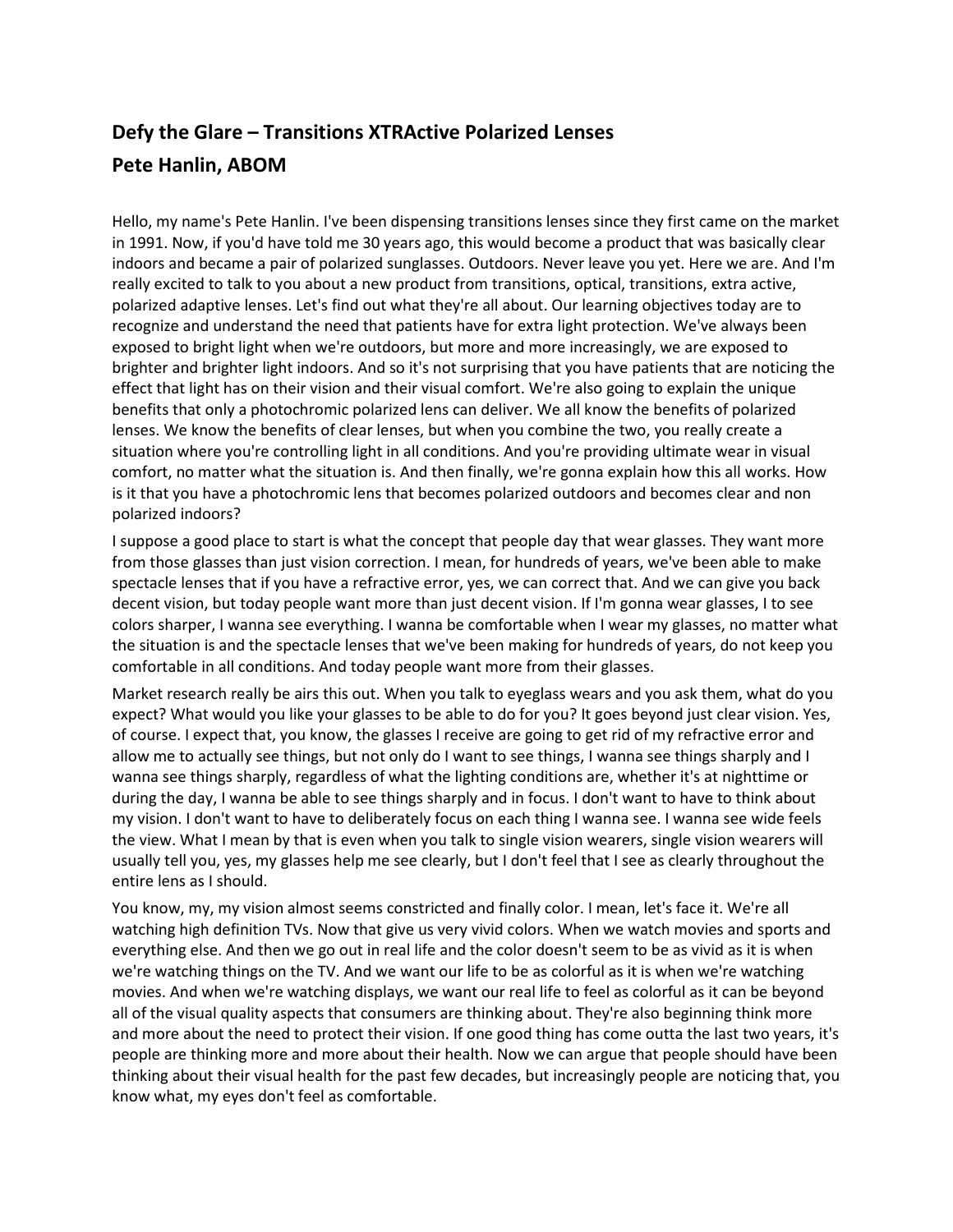And when you feel this comfort with your vision, you begin to think about, well, maybe I should be looking after the health of my eyes. And for that reason, really, and truly transition lenses should become the new standard for everyday optical lenses. What do I mean by that? What can protect your eyes better than a lens that the more light you're expos to the darker it gets? I live in Dallas, Texas, 12 months of the year when I walk outside, chances are it's going to be exceptionally bright out. And I'm someone that does tend to be light sensitive to begin with. So I notice right away when I go outside, it is way brighter out here than I need to comfortably. And so it's great when I'm wearing transitions lenses, that those lenses get dark almost instantaneously and they keep me comfortable. And I don't use the word empowered very often, but you know, I'd probably use a different word.

Like it makes me feel good or comfortable or satisfied to know that when I go outside, it's only a couple of seconds into being outside then to when my lenses start to get dark and I remain feeling comfortable. Now, if I was my kids, both of my kids happen to be millennials. And so they really worry about the appearance of their glasses. I'm beyond the age where I'm even concerned about how my glasses look, although I do like to look good, but I have to say that the colors that are available in transition signature gen eight have really been an eye opener pun intended for my kids because they can now wear a lot of different colors that I would've never imagined transitions coming in. When it launched 30 years ago, they can have their glasses looking green or Redish or blueish their glasses look good.

And you know, when I ask them, how do you feel when you go outside? You know what? I do feel more comfortable when I have dark lenses on, so your glasses can look good. They can help you see well, and they can help you be protected. And it's really effortless. What do I mean by effortless? I own over 60 pair of glasses, including five pair of polarized prescription sun lenses. And yet I cannot tell you how many times I walk outside the, my Jeep or I'm I just outside checking for the mail or something. And guess what? I don't have one of those five pairs of polarized prescription sunglasses with me. It's really nice when my glasses just automatically get dark and keep me comfortable for the time that I'm gonna be outside. Finally long lasting quality today, transitions lenses. They last much, much longer than the average lifespan of a pair of eyeglasses. In fact, they last longer than even your most unreasonable patient's expectation for how long a pair of glasses should. Last transitions are gonna keep doing what they're supposed to do for long after that patient should have gotten a new pair of glasses.

And really one of the things that sets transitions apart is the fact that their portfolio has two different types of products. So I've mentioned transition signature gen eight, it's available in seven colors gets pretty darn dark. If you've tried a pair of transition signature gen eight, they get dark transitions, extra active lenses get even darker. And that really sets transitions apart from pretty much any other photochromic lens on the market. You know, I, I go out and then one of the things I do here at Eure is I keep an eye on the competition and I see what the competition is doing with photochromic lenses. And it's almost like they're saying, Hey, guess what? We've the develop lenses. It can dark get dark outside, you know, isn't that great? And I'm thinking, well, yeah, transitions has been doing that for 30 years now. And if you want a lens that gets extra dark, your only option in the market is a transitions extractive lens. Not only do they get extra dark when you're outside, but they have just a tiny bit of tint when you're side. And that actually for certain of your patients, especially like me, that can make all the difference in how comfortable you are. Even when you're working in a work environment, that's indoors, or you're just home in a brightly lid environment.

So like I said, transitions, extra active it's that range of dark lenses. That's not found in anybody else's portfolio. And there's a few unique performance aspects of transitions, extra active that just make them a very interesting lens. They're the only photochromic lens that really significantly activates in the car. So even when you're inside of a car, they can get down to about a 50, 40% transmission, which if you're in a car and you're driving in the sun, that bit of tint is really gonna make you feel better. They block a hundred percent of UVA and UVB light V not good for your eyes. Not good for your eyelids. Not good,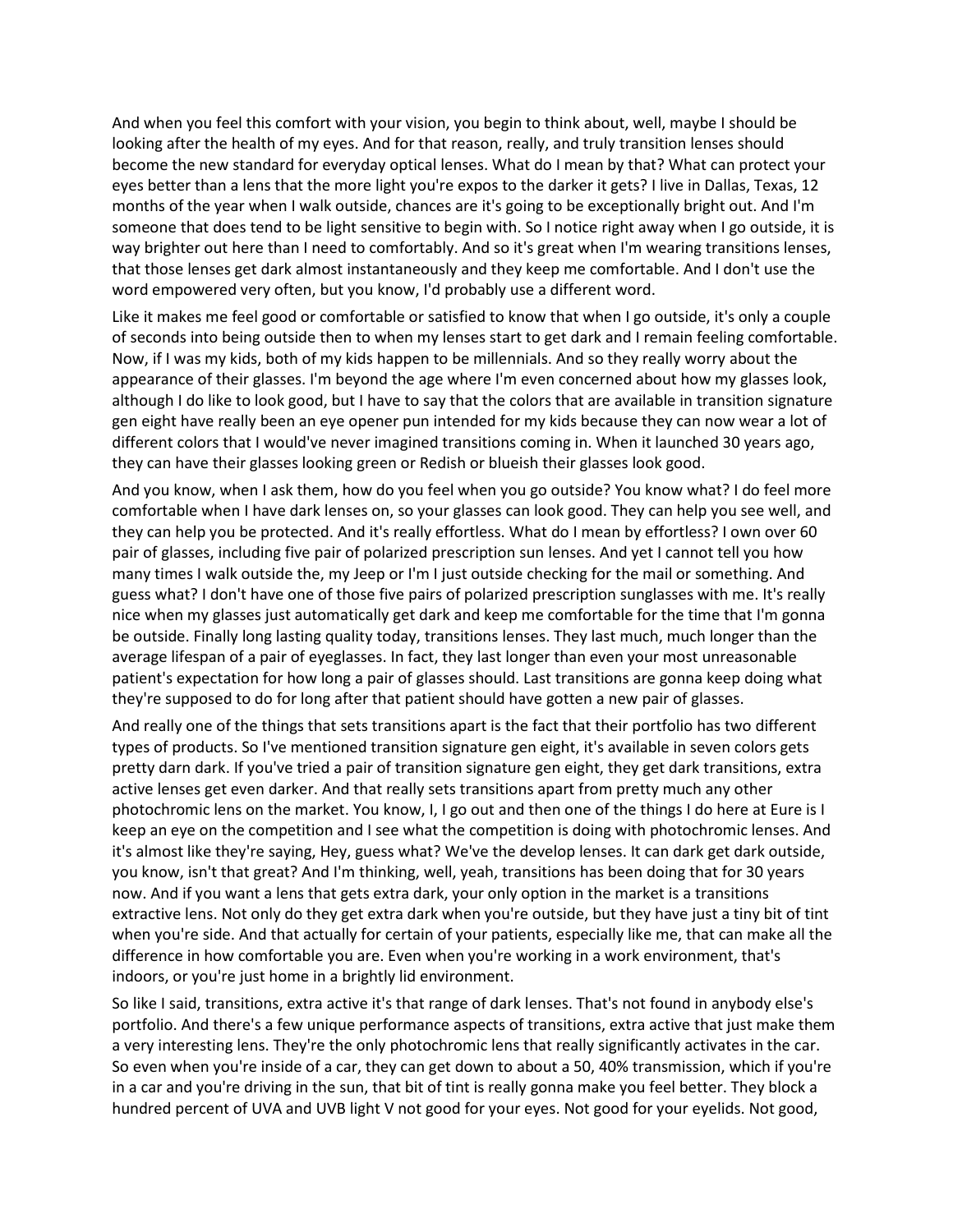basically for you in general and transitions, extra active lenses, completely block it. Also, there is no, if you are concerned about blue light and man consumers have become way more involved and inner in blue light over the last two years than I would've imagined, there is no single better lens on the market to protect you from blue light than a transitions, extra active lens when you're indoors and it's in its clear state, it's still blocking 35% of harmful blue light. When you go outside, that goes up to as much as 97% blockage of harmful blue light.

So let's face it. Light is essential. If we didn't have light, we couldn't see. But the fact is that we are exposed to far more light in our average lives. Then we really need to see comfortably. In fact, in a lot of situ we're exposed to too much light. And so we have to pick and choose the light that we want to see to be able to see things clearly and sharply, but not have too much light to make ourselves uncomfortable or even be damaging to our eyes. What do I mean by too much light? The chart that you're seeing right here is called a Luxe index. Now I want you to notice that 300 Luxe is about what you're experiencing in your house. Now that in itself is interesting because 20, 30 years ago, the average house had about a hundred Luxe indoors. So if you feel like you're exposed to more and more light would be correct, the average house is much better lit today than it was 20, 30 years ago.

The average office environment is also much brighter. I work for EUR. I can tell you, our headquarters has way more fluorescent lights than we really need. In fact, when I work in our head, if I'm not wearing lenses that have a little bit of tint, I feel it, it just, it makes me uncomfortable how bright it is now when you go to the supermarket gets even brighter. I mean, I don't know if you've ever been to one of those warehouses that just have those impossibly insanely bright lights overhead, but you are being exposed to more and you really need to see things. And then finally, even now, this is where it gets really interesting as much as we want to talk about our exposure to light indoors. When you go outside, things become just exponentially higher. Even on a cloudy day, you are going to have 10, 20, 30, a hundred times more light than you have when you're in an indoor environment. Even if you think your indoor environment is really well lit, it is nowhere near as lit as it is when you go outside. Finally, when you get into the full sun, you're looking at 20,000 to 80,000 LuxS that is far, far more than you need to see. Clearly. In fact, you are pretty much guaranteed to be uncomfortable. If you are outside on a cloudless sunny day, there's just more light than your eyes need to see. And your pupils can only get so small.

Now this over exposure to Luxe or to light, it reaches a pinnacle. When we talk about reflective glare, cause let's face it. Even when you go outside on a bright, sunny day cloudless day, you're not looking directly at the sun. I mean, unless you're a sun gazer, in which case we really need to talk, cuz that's super bad for your eyes. You're not gonna look directly into the sun. But when you see reflective glare, you are for all intents and purposes, looking directly into the sun. And the reason is that that reflection represents the full power of the sun being reflected off of the surface. And so even though you, wouldn't not truly look into the sun, when you see a reflection, you are in fact looking into the sun. That's why it is so uncomfortable. And so debilitating. In fact, you could call this reflected glare, all of this annoying light.

You could call it sight pollution. Now, to be honest, I had to look up the definition of sight pollution because at first glance, I thought it referred to shows like the Real Housewives of New Jersey, which my kids actually like that show. But that's not the sight pollution that we're talking about. We're talking about reflected glare. 30% of people actively notice that they are annoyed and and that they feel uncomfortable by reflected glare every single day of their life. So let's clean up this site pollution, and we're gonna do that because site pollution or reflected glare is challenging because it amplifies the quality of light. That's hitting the eyes. We don't naturally look at things that are super bright, but every once in a while in your daily life, even though you don't intend to a reflective surface gets angled just, just improperly enough that it's going to reflect that sun right into your eyes.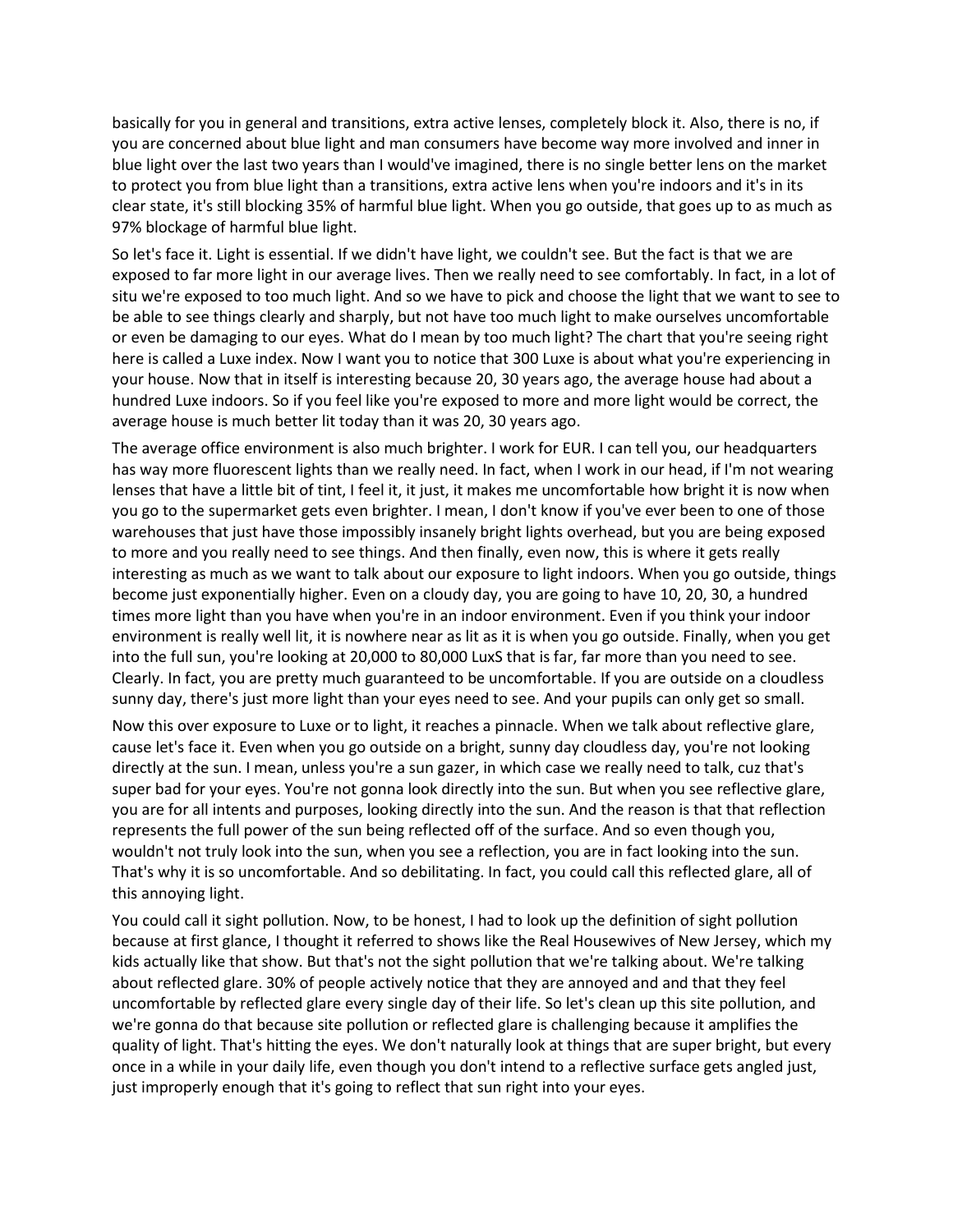And when that happens, it's concentrated, it's dazzling and it becomes so bright that you moment voluntarily lose vision. In fact, you can lose vision for quite a little while. If you've ever had like a flash ball go off in your eye, you know that you get that blue spot right in the Manu, your vision what's happened. All the adoption has been sucked up. And so your eye has no more chemical to see. And when you see reflected glare and you're driving along well, you've got that little spot in your vision now that you really can't see very well out of, and it is distracting. It is annoying and it can be dangerous, very bright, light, especially sunlight, something that we experienced throughout the year. I, I don't care if I, when I was born and I was living in Pennsylvania, we still have cloudless days in the middle of winter where you're driving along and there's snow all over the place. And you get some reflected light that just it'll blind. You, even though it's, blisteringly cold outside, you're going to be exposed to blinding glare and sight pollution.

So what we know about very bright light is it can generate eye fatigue. If you are an environment where you are exposed to bright light constantly, or for very large periods of the day, it can actually make your eyes feel fatigued. For example, even if you're 20 something years old and you are a lifeguard, and for some reason you are not wearing sunglasses. We know that that fatiguing of your eye can actually lead to night blindness. So even if you're in your twenties, your eyes are super healthy. If you're exposed to bright light, all day, what's gonna happen is your eyes chemicals that it uses to see. They get drained all day long. You never build up a reserve. And so when nighttime comes, you find it very difficult to see in dark conditions. Another thing studies have been done that show that you don't have to have ultraviolet light light, even you don't even have to have harmful blue light.

Even if you're just talking about visible light, extreme excessive amounts of visible light are not good for your retina. You are overexposing those retinal cells and they can get damaged. Your crystal lens can get damaged. Your cornea. You can at dry eye from just being exposed to excessively bright light all day. And then also what we know about bright light is like I said, that momentary blindness that you get, you just can't see anymore. I've got one road on my way home from work. That for whatever reason, it must be west facing because when I'm coming home in the evening, it is facing right into that sunset. And I know that you've probably experienced this yourself sometimes where there's just that one road, the one time of day, you're headed directly into the sun. And it is just impossible. I mean, you're putting your visor down. You're putting your hand up. You're trying to see because there is just way, way, way too much light.

So the other thing, as I've mentioned, several times is harmful blue light beyond just visible light in general, there's a certain range of visible light, right around 435 nanometers. That is just not very good for your eyes. Harmful blue light have a whole course on it. Let me just summarize it by saying that the damage that blue light causes is oxidative in nature. There is some debris that builds up in your retina and harmful blue light, right around hundred 35 nanometers, which is blue violet and color. It oxidizes all of that debris in your retina. It can turn it into just garbage. That's like a fatty substance that can eventually disrupt your vision and disrupt the health of your eyes. 61% of people are saying, Hey, I'm spending more time on screens than before the pandemic. Well, of course you are. Everyone's working from home. Everyone's inside, I'm in front of a screen 8, 9, 10 hours a day.

Now hopefully your patient beyond the fact that they recognize that, Hey, I'm spending more time in front of screens. Really? The thing that's gonna whack your eyes is the sun. So when it comes to blue light, you know, if I'm, I'm sure you've probably heard about blue light for years now, to be honest, sometimes I'm tired of talking about it, but the problem is that in the sun, you are being exposed to enough blue light to really damage your eyes, your electronic device. Yes. It puts out the same harmful blue light, but it put it's out a lot less of it. And the analogy I like to use is smoking. Everyone knows that smoking is bad for you. If you're smoking two packs a day, well, you're probably gonna have health problems. What we don't know, if you think about it is smoking one cigarette a day harmful for you.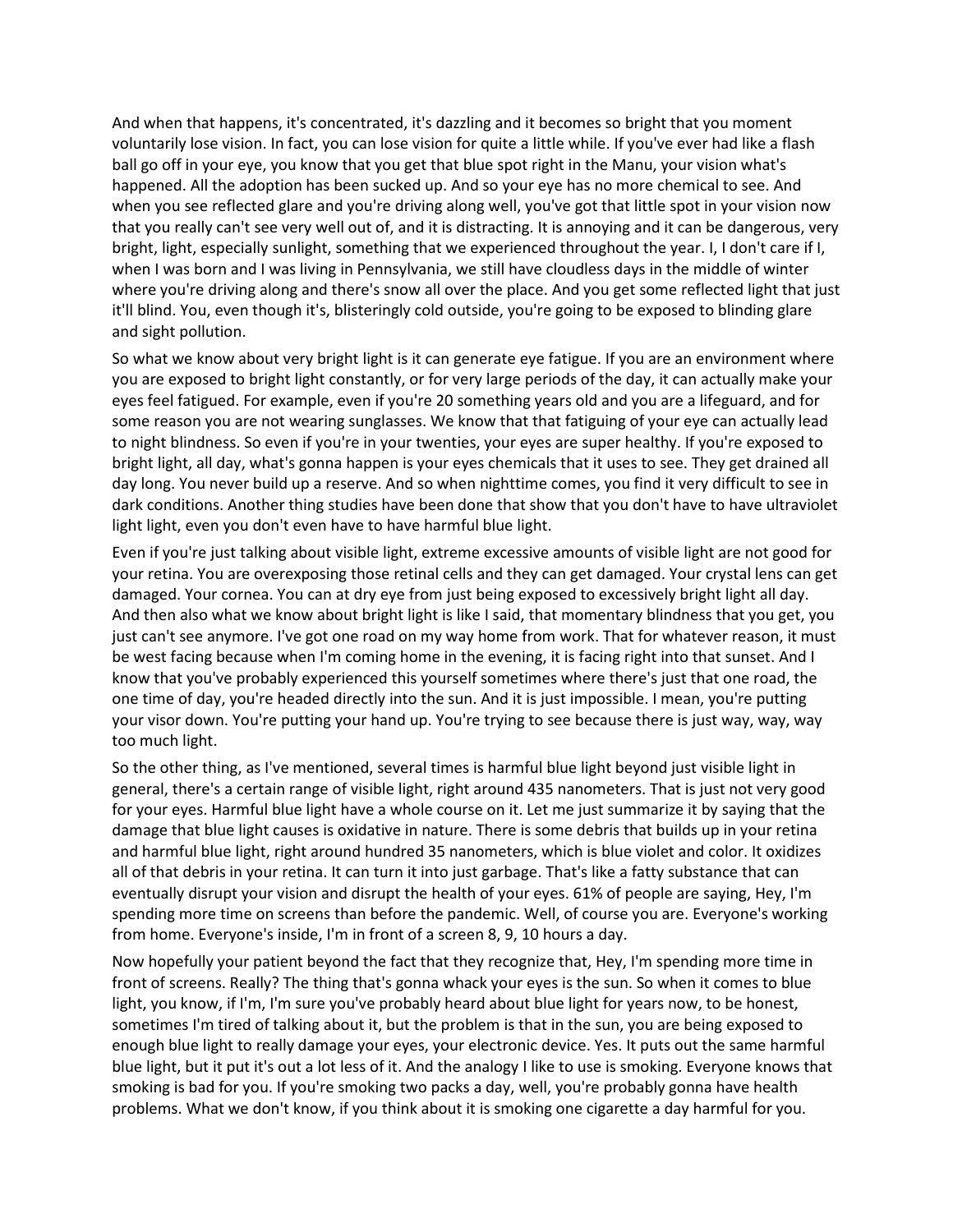Is it going to cause health problem problems? We don't know if smoking one cigarette a day is gonna cause health problems. And that's really what your electronic devices are like. They're that one cigarette a day. It's something that we know will harm you in larger doses. We just don't know if the dose that an electronic device puts out is really gonna harm you. Well, the good news is a transitions lens is going to block. If it's a signature gen eight, it's gonna be 20% of harmful blue light is blocked. Even when it's clear with a transitions, extra active product, you're gonna block 35% of that harmful blue light, even when you're just in, inside in front of your computer screen. But the magic and the beauty from a health perspective of trans lenses is when you go outside, you are gonna be exposed to a hundred to 500 times more light, including harmful blue light from the sun than you're ever exposed to indoors.

And the beautiful thing about transitions is it automatically gets darker. If you're wearing a, a, a blue filtering lens that is perfectly clear and stays clear. Let's face it. When you go outside, reducing that harmful blue light by 20%. Well, I guess that's better than nothing, but you need more protection against harmful blue light. When you're outdoors than a clear lens can provide beautiful thing about transitions. Lenses is if you're wearing transitions, extra active, those lenses are gonna block 90 to 97% of the harmful blue light that you're exposed to outdoors. And the studies that have been done that have proven that harmful light can in fact, contribute to macular generation. That level of exposure is always outdoors. So we know that the sun can damage your eyes with blue light. We don't know if electronic devices can. We know that you're being exposed to more harmful blue light indoors than you used to be. We just don't know if the small amount of harmful blue light that electronic devices put out is enough to really damage your eyes. Great news with transitions, you're protected in both situations, you're receiving less harmful blue light from your electronic devices. You are receiving a lot less harmful blue light from the sun, and that's the light that we know can damage your eyes. The other light ultraviolet, we seem to of forget that these days transitions lenses, even when they're clear, they block a hundred percent of UVA and UVB light. So your eyes are protected.

So blue light and UV blue light, like I said, is potentially harmful to the retina. The reason is oxidation. Ironically, it's the same reason that smoking actually causes health problems because nicotine and other chemicals that are found in cigarettes, they cause oxidation throughout the body oxidation, look it up. It's a bad thing. It causes your cells not to reproduce quite accurately and it can lead to all sorts of problems. Including cancers in the eye. Oxidation causes is the, the buildup of a fatty substance called lip fusion, which eventually can contribute to macular degeneration. UV, as we've known for years now can contribute to cataracts. So the beaver dam study the Waterman study. They definitively linked sunlight and the UV withins sunlight to cataract formation. If you're exposed to more sun, you have a better chance of getting cataracts and you get a, a better chance of having sun blindness, like photo caretitis.

If you've ever gone skiing out in the snow and you didn't wear dark lenses, you got exposed to a lot of ultraviolet light. And within a few hours of coming in your eyes feel very uncomfortable. In fact, they can water up and you can't even see anymore. That's just basically a sunburn on your cornea. So transitions lenses are gonna protect you from these blue lights and ultraviolet light polarization. It's the only really effective way to get rid of reflected light. What I mean by that is reflected light, like I said, is basically staring directly into the sun. So I want you to think about that. If your approach to that is just a regular tinted lens, you would have to tint that lens, possibly dark, to be able to look directly in the sun. In fact, you can't really look directly in the sun, even with the darkest tint, because you're still gonna be exposed to infrared light, but when it comes to reflected light, you can't make the lens dark enough to dim down that reflection of the full power of the sun. You need polarization, which selectively filters out the blind and glare.

So transitions, extra active. It's a new product in the extra active range, because even the regular transitions, extra active product, it has a new generation it's even, and darker. Now it gets clear faster.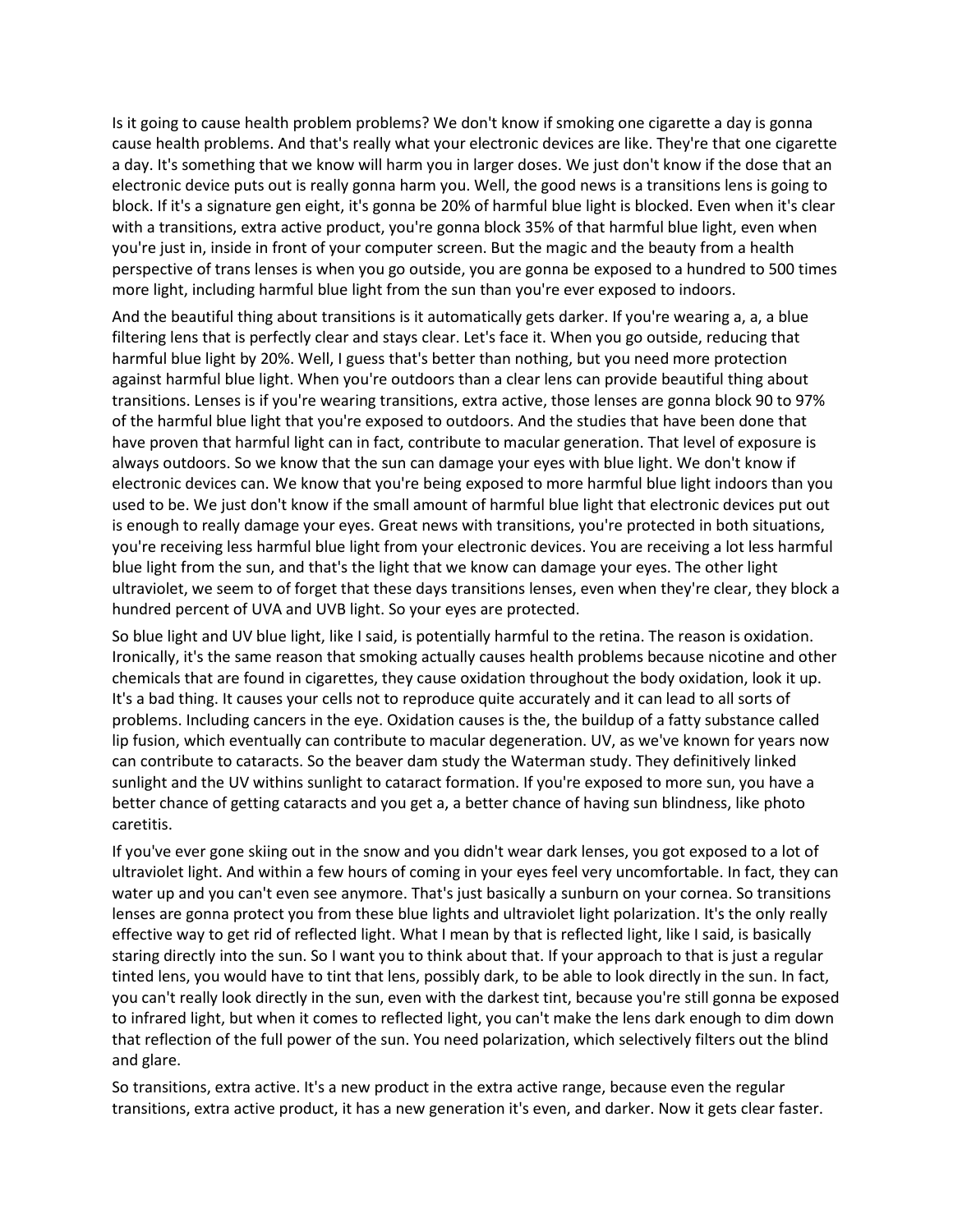It's just an overall better product transitions, extra active polarized takes this another step further. It's a lens. That's almost clear indoors. You go outside, it gets super dark and it's very effective as a polar lens. So transitions extractive, polarized. It protects you from the intense, bright, light and reflective glare. Any tint that you can wear will basically tone down the sun and make you a little bit more comfortable when you're outdoors. But what a regular tint will never do is tone down the reflected glare of the sun. Because like I said, it's like, you're looking directly into the sun and a regular tint can never provide comfort. When you see a reflected image of the sun, a polarized lens can preserve the comfort and the health of your eyes, even when you see a reflection because it's so collectively gets rid of that reflected glare.

So how effective is transitions, extra active, polarized lens as a polarized lens? What do I mean by effectiveness? Well, when you have a polarizing film, you talk about its polarizing efficiency. In other words, how much of that reflect did horizontal glare is that filter going to get rid of, and typically in a pair of fixed tints. So in other words, sunglasses that are polarized polarized sunglasses are usually around 90, 93% polarizing efficiency. So that polarizing film is getting rid of 90% of the horizon, a reflected glare transitions, extractive, polarized is right there with it. So when you go outside in a pair of transitions, extra active, polarized lenses, they are gonna perform basically like a regular pair of polarized prescription SunWare. So you're getting the benefit of polarized glasses in lens that's adaptive. So it's clear indoors. You go outside, it gets extra dark transitions.

Extractive. New generation has been out long enough that when I go out and talk, I bump into opticians that have worn transitions, extra active, new generation. And one of the things that they always mention is, wow, these lenses get really, really dark. I know in the past, we've never really tried to call transitions a sunglasses lens per se, but transitions, extra active new generation. It gets really dark. Like I said, I'm pretty sensitive myself. And I like my sunglasses to be really dark, new transitions, extra active, new generation lenses. They get really dark, dark enough to where I say, yes, this is a good sunglasses for me with transitions, extra extractive, polarized. Now I have a sunglasses lens that's polarized. And so it's great pair of glasses. I really think this is gonna be an amazing product. Whenever people start realizing just what kind of performance it provides.

Other thing is like I said, it activates and darkens in the car. So you're not gonna get the full darkness that you would get outdoors with transit extractive, polarized, but when you're in the car, you're still gonna get a 40, 50% tint. And that's pretty significant. That's at least dark enough to keep me pretty comfortable on a sunny day when I'm driving my car. Now, let me just give you one little hint. If you want your transitions extractive, polarized, or your transitions active new generation lenses to get as dark as they're gonna get in the car, give them a chance to activate before you get in the car. Because as we're gonna see, the reason that transitions extra active is such a unique product on the market is it responds to the light that comes through the windshield. But what I've found is if you can get the at lens dark and then get into the car, it will stay darker than it might have gotten.

If you just got into the car and the lenses were clear. So in other words, if you live in an area where you have a garage and you walk straight from the house into the garage and it's dark, you get in your car and then you wear your sunglasses. Well, it gonna take a little while for that lens to respond because there's not as much of the UV light coming through the windshield. The way I usually take care of that is I just roll my window down for a second. Look into the sun for a couple of seconds and close my eyes. Of course, lenses get super dark because one of the things about transitions, extra active, it gets dark except. So just give it a few seconds in the actual sun to get dark, then drive your car. And you're gonna find that they stay pretty darn dark whenever you're driving the car only photochromic lens on the market.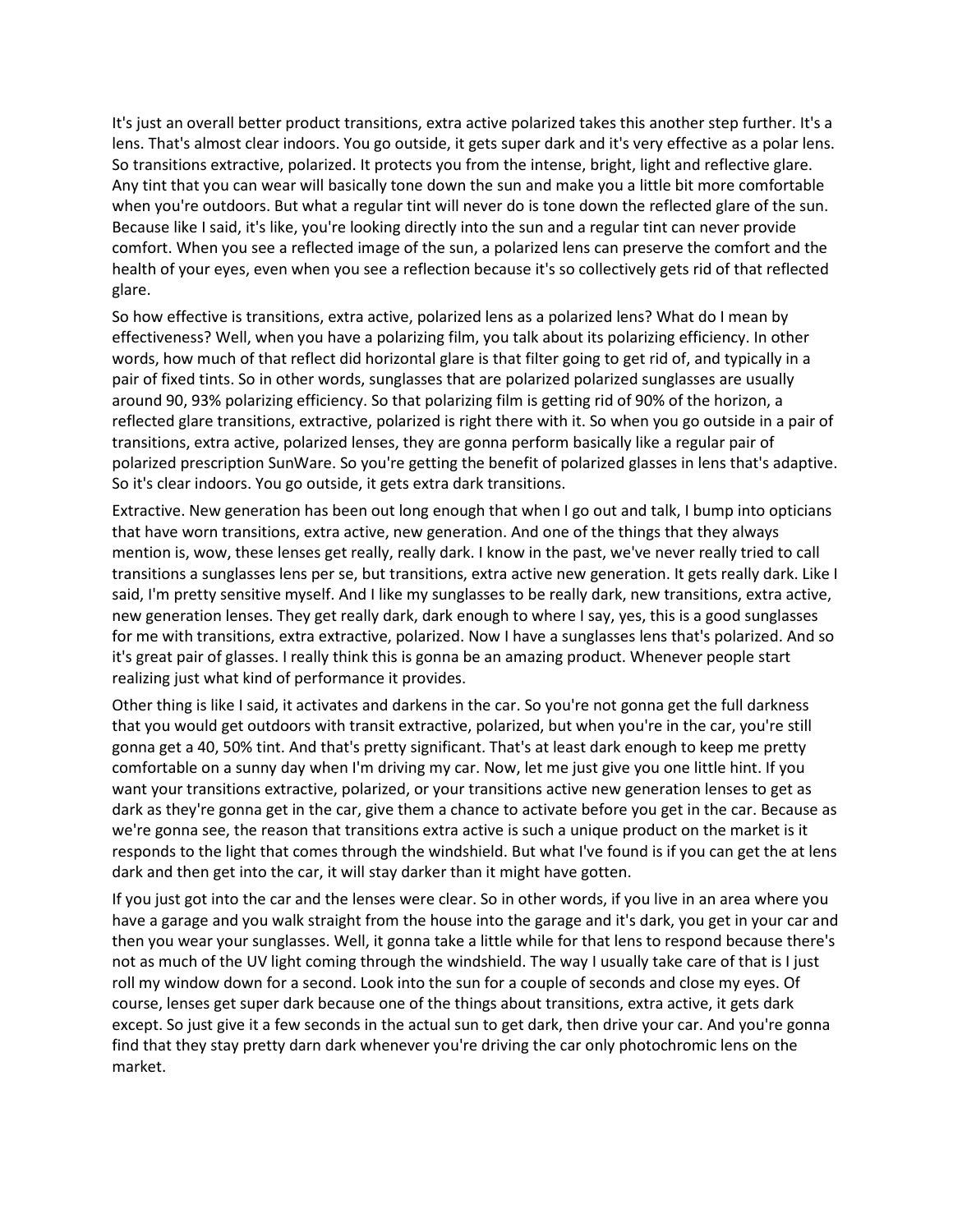That does that other beautiful thing. Yes, they get outside, but here's what a transitions extractive polarized lens does that a regular polarized lens cannot do. It gets clearer indoors. So this lens, it's not perfectly clear indoors, but it is pretty darn close. And really, and honestly that little bit of tint that is left in the lens makes me so comfortable when I'm under fluorescent lighting. I can really tell a difference when I'm wearing my even transitions, extra active lenses versus transition signature gen eight lenses. If I were your patient, I would hope that you would let me know about both products because in all honesty, I much, much, much prefer my transitions, extra active lenses to my regular transition signature gen eight lenses, because I am one of those people that is very light sensitive. Now also I'm a person that happens to be a technical optician.

So I get a lot of troubleshooting emails that roll into ER's. And at least once every couple of weeks to once a month, one of y'all sends me an email saying, Hey, my patient is wearing their polarized sunglasses. And they're noticing that their computer screen looks really funky. Now my first question that always pops into my head. If I'm honest, is why are you wearing polarized sunglasses to use a computer, but the reason, and if you've ever had a patient, I'm guessing you probably have, if you've ever had a patient, that's complained about polarized sunglasses and computers, you know, oh, there's something wrong with these sunglasses, cuz it makes my computer look really weird. Well, the reason for that has to do with the letter C most laptops have L C D monitors. The C in LCD stands for liquid crystal display. And the crystal part of an L C D screen means that the light coming from that screen is in fact polarized.

So when you have a polarized lens and you look through another polarizing filter, like a computer screen, you are creating something called a Polaris scope. Now for those opticians that are really, really old like me, you might remember the days of glass. When we made glass lenses, we would put them under a Polaris scope to make sure that they had been tempered. And you would see stress patterns within the lens. Usually look like a cross right in the middle of the lens. Well, when you wear a polarized pair of sunglasses and you look at an LCD display, you are going to see those same patterns of stress and polarization. It's not an optical error. It's just something that's there. And polar rise lenses. Cause that problem transitions extra active, polarized lenses are not gonna cause that problem, assuming that your indoors, when you're using your laptop, those lenses are gonna get clear.

And when the lenses get clear, they do not have polarization. So I'm looking at my computer screen right now. As I'm giving this presentation, I'm wearing transitions extract, extractive, polarized screen looks perfectly fine. It's like I'm wearing an ordinary pair of clear lenses. So in some respects, transitions, extractive, polarized is gonna be a superior solution to outdoor vision. Then even polarized prescription fixed tint, sunglasses. Other thing is they fade up to two times faster. Now we're gonna see why in a couple of slides, there's some technology that's transitions has come up with that allow these lenses, both signature transition, signature gen eight and transitions extra act to get clear faster. So when you come indoors, yes, you have your nice polarized sunglasses outdoors. You come indoors. Those lenses are gonna get clear very quickly.

As I've mentioned, several times transitions, extra active lenses also provide the best overall protection from blue light harmful blue light. The reason is that little bit of tint that is still left in a transitions extractive lens. When you're indoors, it happens to filter about 35% of harmful blue light. So if you have a patient, the, that has a history of AMD in their family, or maybe the doctor has mentioned that they are seeing a little bit of drusen or some sign of early macular generation. You wanna put a patient in transitions, extra active lenses because they are going to filter a ton of harmful blue light, even when they're indoors. And, and like I said, the beautiful thing is when they go outside in the sun, that pumps out tons, more harmful blue light, those lenses are gonna get dark and protect the patient from 95 to 97% of that harmful blue light outdoors as well.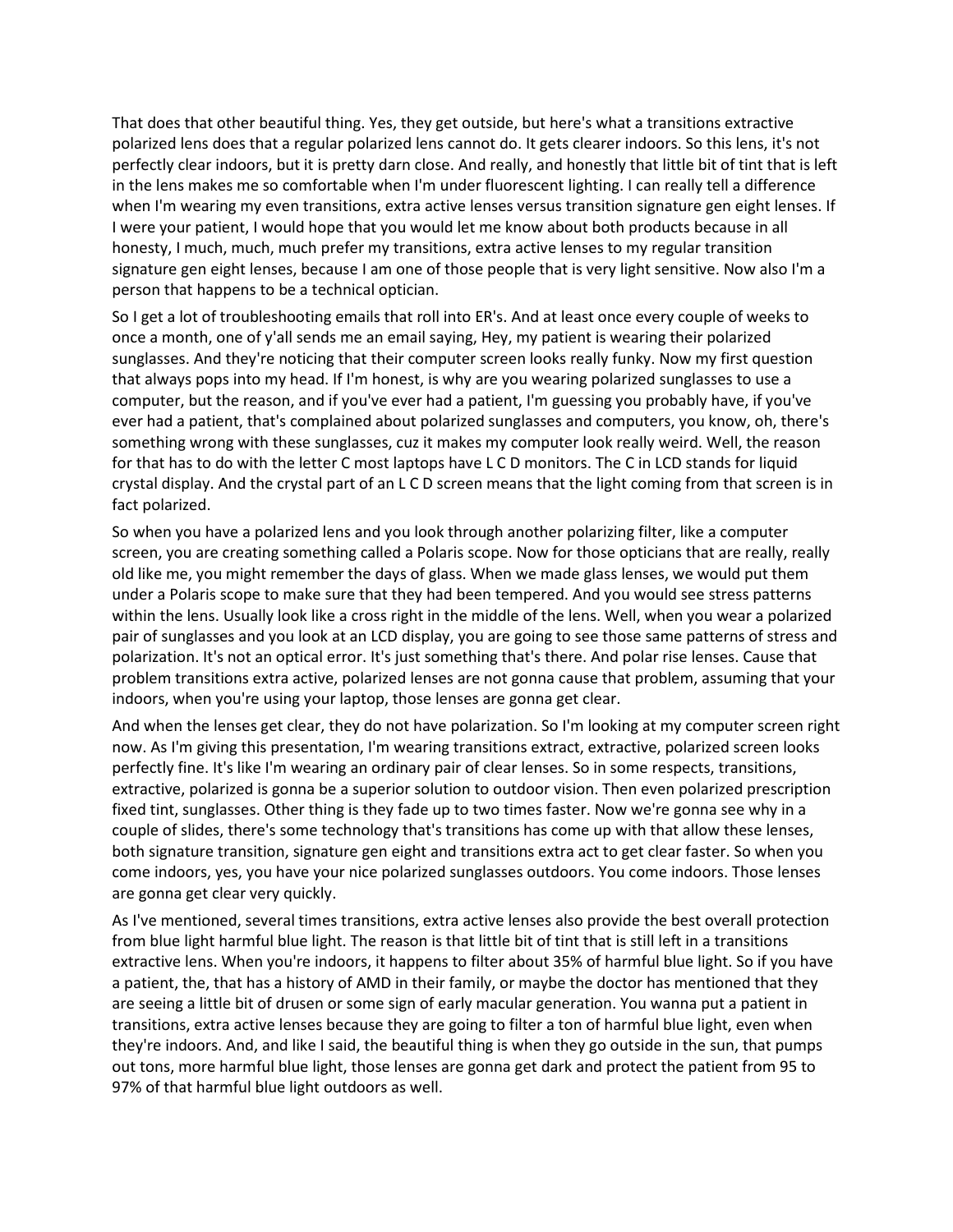While we're on the subject gonna take a side road real quick here. This is just a trigger issue with me. The type of patient that you want to talk to about transitions, extra active and extra active polarized lenses is patients that have had cataract surgery. Now, the reason I'm mentioning this is cataract surgery is the most common medical procedure done in United States. Each year, 3.6 million people a year in United States get cataract surgery. What most people don't realize that inocular lens that they're putting into your eye to replace your cataract lens in over half of all of those 3.6 million surgeries. That lens is super clear. It is clear than the lens that you were born with. Now, the reason that I'm mentioning this is that as you age, even if you don't get a cataract, your crystal lens naturally begins to have a tint. And that tint specifically tends to filter out harmful blue light or in other words, high energy visible light.

So the reason for that is as you get older, your eyes' ability to handle oxidative stress caused by blue light diminishes. You're not as good at handling the damage of light as you get older. Well, that's fine because in nature, your lens just gets tinted. So you don't get exposed to as much harmful for blue light. But when we have cataract surgery, in most cases, they take out that tinted lens, the natural lens, and they put in a perfectly clear lens and there's at least one study that's been done that shows that if you receive a perfectly clear IOL, your chances of getting macular degeneration go up and the reason is your eyes now being bombarded by all of this harmful blue light, that shouldn't be striking an older retina transitions, extractive, polarized, and extra active lenses are going to replace that natural filter that most people build up as they age.

So if you co-manage a lot of cataract patients, you want to mention to them after they've had their cataract surgery and they're all happy, cuz they can see colors now and everything's more vibrant. Yeah. The reason you can see colors so well is because when the doctor took out that cataract, they removed your naturally tinted lens. But by doing that, they're also exposed your eye to a lot more light that in nature, it wouldn't naturally being, getting exposed to at your age. So we wanna replace that protection with transitions, extra active lenses. They're going to filter out the light that your eyes naturally would have filtered out. Had you not had cataract surgery? Sorry for the side. But man, that one's super important to me. I've got relatives that have had cataract surgery and every single one of them, I pester them until they wear transitions, extra active lenses.

All right, now transitions also did a polarization study. So for 12 of months they followed people around and they asked them questions and they discovered what it was about polarization that enhanced their vision. Number one was sharper vision. So actually we've run some studies here at EOR two. If you're wearing a polarized line, your vision will be measurably sharper than it is with a regular standard tint. We're gonna see why in a couple of slides, but suffice it to say that when you give your patients polarized lenses in general, you are giving them better vision outside. Now I'm going to guess that a lot of you that wear prescription, you have a pair of prescription polarized sunglasses. And I always like to say that if you wanna give an adult that wow experience give them polarized prescription sunglasses. Cuz when you go outside, you're like, wow, I see better than I've ever seen outside with these polarized lenses. There's a reason why you're seeing sharper because you are in indeed seeing better contrast and you're seeing better colors. See why in just a moment.

Now the other thing that polarization does or the other thing that's noticeable, the wearers of polarized lenses is that you get a larger view. Now what in the world could polarization have to do with having a larger field of view? Well, here's what it comes down to when you're outside. Anytime you see a bright light, even though it might be annoying to look at bright lights, you can't help yourself. Your eye is just tuned to search out light. And so I noticed this the other day I was flying into Dallas Fort worth airport and I was looking out the window and the sun was setting. And I noticed that every time we, you know, passed over in just the right area pond or something like that, of course it was reflecting the setting sun and it was annoying as heck. I couldn't help it. Every time that little flash of light would occur, I would find myself looking right at it.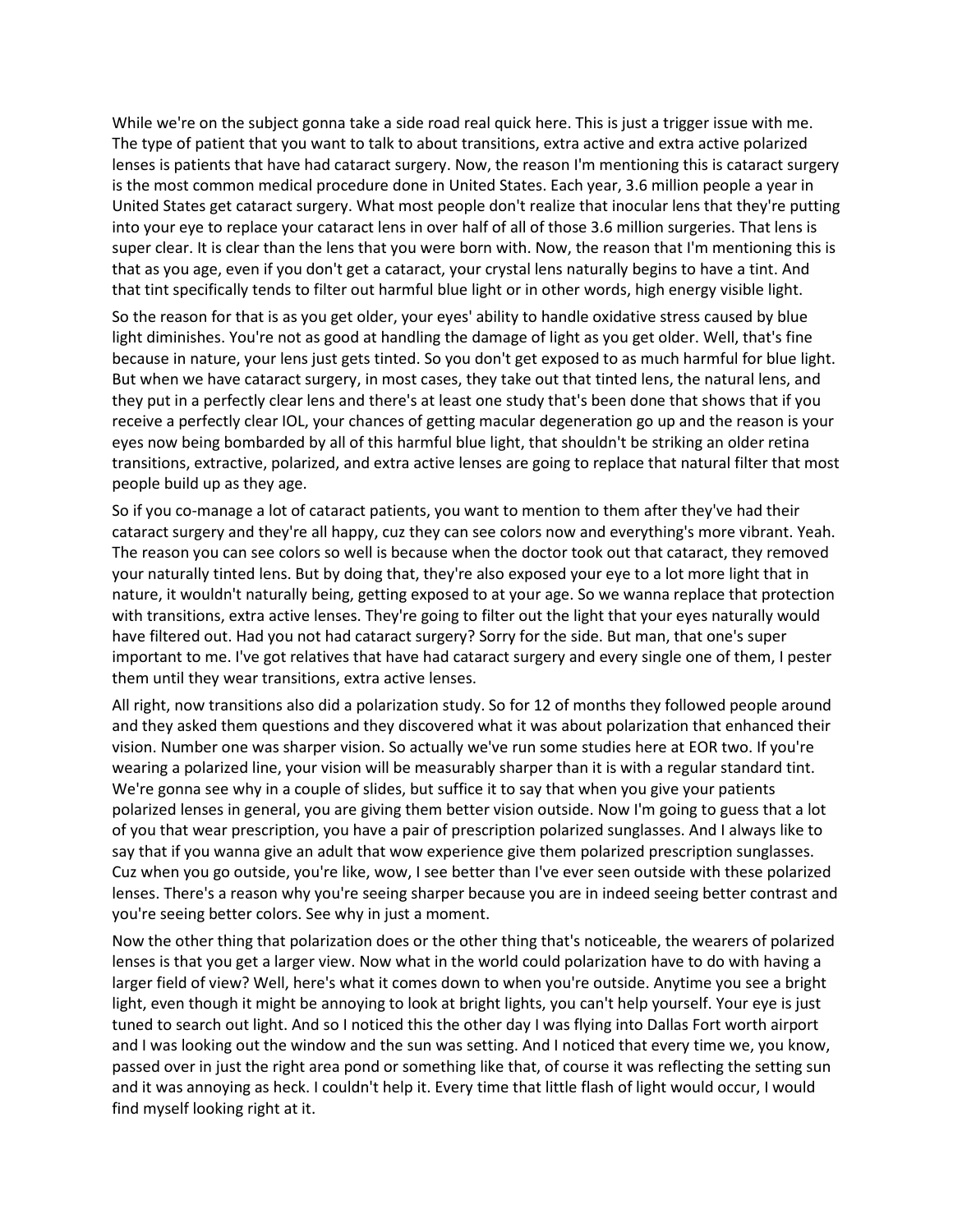Well, when you wear polarized lenses, that flash of light is actually filtered out. And so effectively what happens is you get a larger field of view because you're not always looking directly at bright light, that's causing you to wins and to squint. And so the effect is it feels like you have a broader field of view because you're not constantly looking at light. That's annoying. So polarization gets rid of those flashes of light that the eye just can't help itself from looking at finally use, see colors better. And that's actually not just the perception that you have. That's the reality. Like I said, you see sharper. And part of the reason that you see sharper is you see colors better. So why is it that polarized lenses allow you to see better contrast and better colors? Well, the reason has to do with pollution and we're not talking about out light pollution anymore.

We're talking about pollution pollution. So in the air you're gonna have haze that haze actually reflects light as well. And so remember I said that when we look at the television screen, we see vivid colors and vivid images that sometimes in real life, I don't know if you've ever gone to like a football game, but I go to the football game and I'm looking at the, the players and I'm like, wow. On the TV, the greens look a lot greener and everything looks a lot brighter and more vivid. Well, the reason is because in that stadium, you're gonna have haze and you're looking through that haze, but some of the cameras that you're looking through, when you're looking at a sporting event, they actually have of slight levels of polarization to get rid of the haze. And that gives you the sharpest possible transmission and your eyes are no different. When you wear a polarized filter, you look through the haze because you're no longer seeing all that horizontal reflected light that's coming off of the haze, that's in the air. And so you see things sharper. And part of that is you are going to see colors more vividly. So polarization is basically a good thing. If you're gonna be outside, you wanna be wearing polarized lenses.

So the way this is all accomplished by transitions, it has to do with over 400 patents. Now patents are interesting things. When you come up with a new idea and you patent it, basically that means that no one else can use the same approach to do what you're doing. And so while there may be other photochromic pro on the market, they can't do it in the same way that transitions does at least for 20 years. That's how long a patent lasts. So when you patent the new technology, you have 20 years to use that technology and no one else can use it. 20 years later, you can start to use that technology. So products that aren't under the patent are gonna 20 years behind the people that came up with the patent. What do all of these patents have to do with a lot of 'em have to do with the dyes themselves. Some of them as we're gonna see is some of the concepts that transitions has come up with to create a better environment for those dyes. And then of course there's a lot of patents that are gonna have to do with the fact that these are polarizing, cuz that's a pretty unique feature.

So like I said, some of the patents have to do with the environment that you're putting these dyes in now with transitions, signature gen eight and transitions, extra active new generation, and now transitions extra active polarized part of the thing that makes these lenses get dark so quick and then get fade back to clear. So quick has to do with a multi-layer matrix. What in the world is that? Well, polarizing are photochromic materials. Photochromic dyes that change color. They do that by changing their shape. So the molecule actually goes from being folded in on itself to becoming flat. So every time a transitions or any photochromic lens gets dark, it's got to change the dye shape from being folded, to being flat and then to become clear again, that dye has to be going from being flat to being folded in, in itself. If you think about that, if the dye needs to be able to move, maybe you should give it an environment to live in where it has more space to move. And that's what this matrix is talking about. Transitions has come up with a coding that the transitions dies live in that have space between the molecules. And that gives those dyes the ability to very freely change shape. That means that they get darker quicker. That means they get clear quicker. So that is why transition signature gen eight transitions sign transitions, extract extractive and extractive. Polarized lenses are getting dark quicker in getting clear quicker because the environment that the dyes live in, allow them to change shape quicker.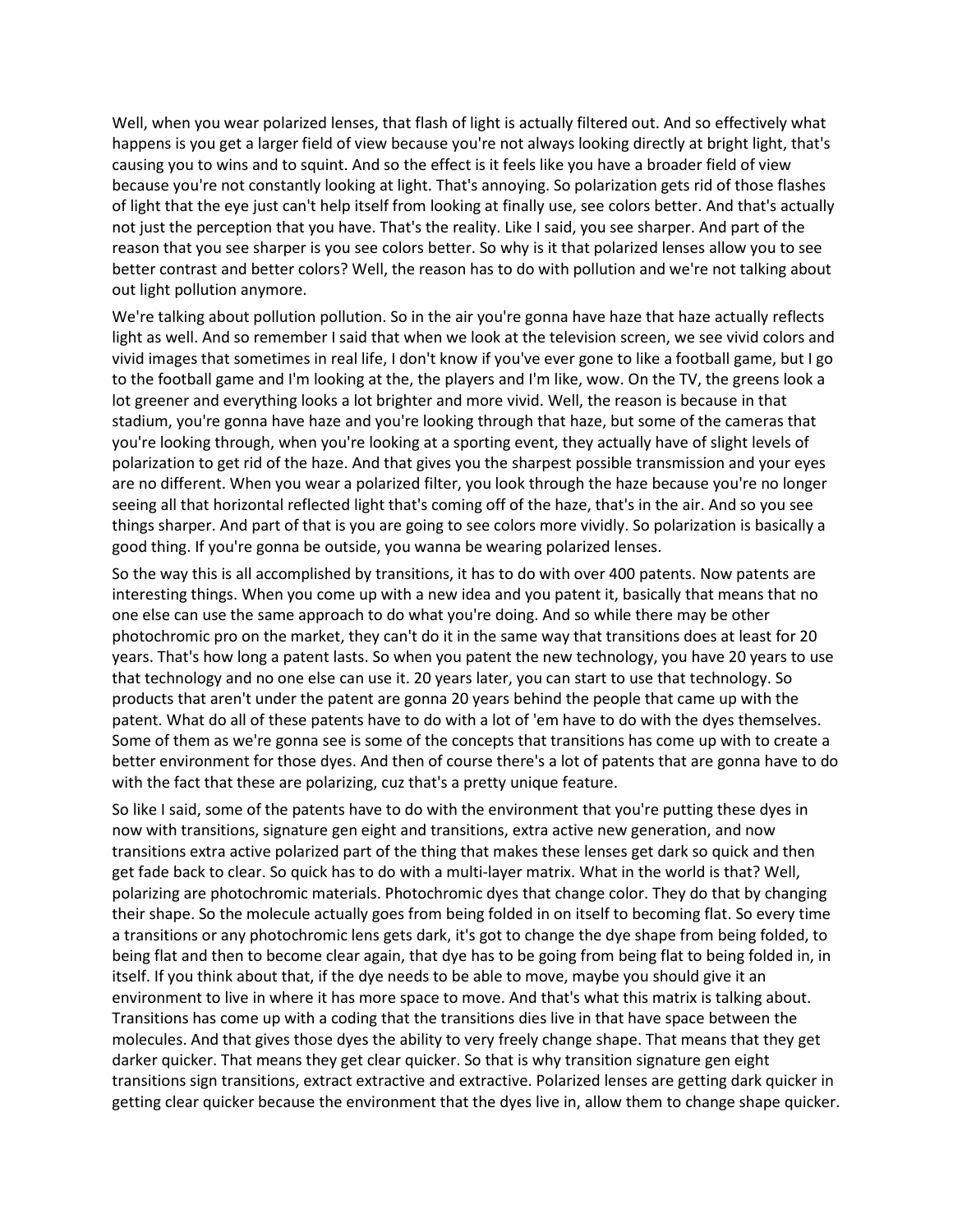Now we also have improved the dyes. When I say we, of course, I mean transitions, but as someone that works at Essilor, I'm very happy that transitions is part of our family. The transitions extra active dies in particular are very interesting. The reason that most photochromic lenses will not get dark inside of a car is because most photochromic dies. Only react to ultraviolet light. And of course a windshield filters out ultraviolet light. So for most of your photochromic lenses out there, they cannot get dark inside of a car for a couple of reasons. Actually, first of all, the windshield of the car is getting rid of the ultraviolet light that causes them to get the second reason why you'll notice photochromic lenses tend to get clear so quickly in a car. The thing that makes a photochromic lens get clear again is not removing ultraviolet light.

It's actually the application of heat. So if you're in Texas or Florida or somewhere else like that, where it tends our Arizona, where it gets very sunny, it's also tends to be very hot. So when you have a perfectly darkened pair of photochromic lenses and you get inside of your car, two things are happening. You're removing that ultraviolet signal, but you're also exposing the lens to tons of heat. So you're removing the signal that causes the lens to get dark. And at the same time, you're exposing it to the signal that causes the lens to get clear. So if you want your lenses to fade back super duper quick, get into a hot car with a lens that doesn't react to visible light, well transitions, extra active lenses. The reason that they get dark inside of the car is because the dyes not only respond to ultraviolet light. They also respond to shortwave visible light. And so of course, some of that visible light is making it through your windshield. That's the reason that transitions extra active lenses can get dark inside of the car.

Now, the reason that they get polarized is because DIIC dyes. What in the world is a DIIC dye. It's a dye that not only does it get dark and light, again, not only can it change shape, but it's organized in a way where it's in a line. So most dyes are just random. They're just scattered all over the place. But when you have a DIIC dye, it actually is arranged just like a polarizing film. The dyes are all lined up in lines that whenever that lens activates, it not only gets darker, but it also starts to polarize light. In other words, DIIC means that it treats light at different angles differently. And so horizontal light is going to get filter heard out by the DIIC dyes that are in a transitions, extra active, polarized lens.

So transitions extractive, polarized. Who are they for? You know, transitions is gonna tell you they're for people that are particularly light sensitive or people that just, you know, need that active outdoors polarized experience. To be honest, I think they're gonna be for a lot larger percentage of the population than we think because who doesn't want to have polarized prescription lenses when they go outside, this is a new opportunity to give your patients a lens that not only is clear indoors and maybe even helps them out in their office environment by cutting down that fluorescent light a little bit. But man, you go outside and you have a polarized prescription sunglasses lens. Now this is one last thing I wanna really address. I've heard some people say, well, if I, this spend transitions, I won't sell as much polarized prescription somewhere. Actually studies have shown that offices that have higher penetrations of transitions, they actually sell more polarized sunglasses.

I have a theory as to why this happens. If your patient has never worn polarized prescription SunWare and most haven't the, the United States sells more polarized lenses than any other market. It's one thing we do really well and still only one out of 15 people that wear clear prescription glasses, only one out of 15 have polarized prescription glasses. They've never experienced them, but of course, if you've worn polarized lenses outside, you know, you would never wear sunglasses that weren't polarized. So now here's what happens. You give your patient or you dispense a pair of transitions, extract, extractive, polarized lenses. Your patient goes outside. And perhaps for the first time they have a prescription polarized sunglasses and they go, wow, this is amazing. Then they get in their car and they're like, wow, this is still comfortable. But I wish that I could have a lens that was perfectly dark.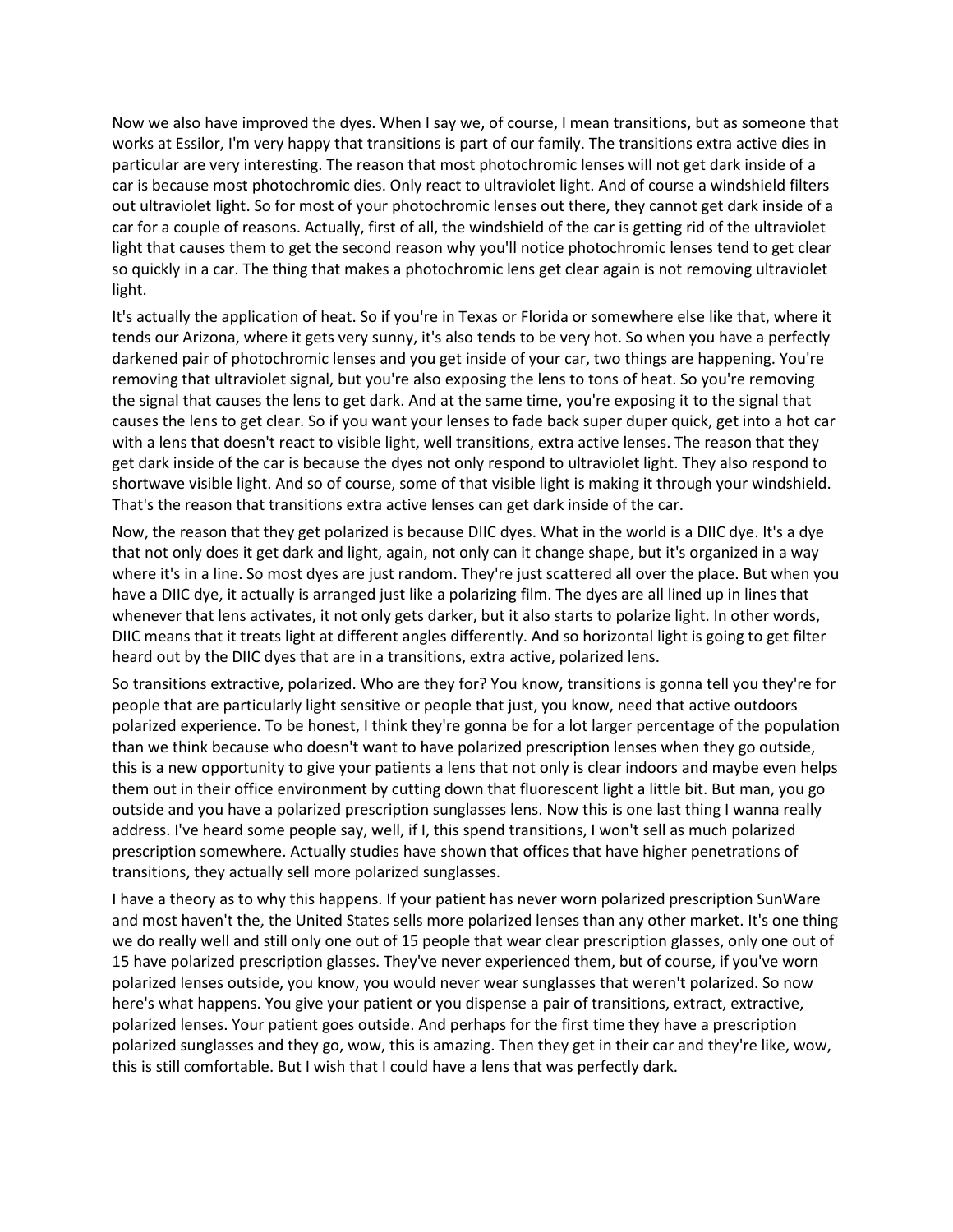Even when I was driving. What's the only way to do that. Buy a pair of prescription full-time polarized sunglasses. So by selling and dispensing and recommending transitions extract of polarized, you are actually going to addict patient to having better outdoor vision for the first time, perhaps in their life. They're gonna experience the vividness of polarization in a prescription lens when they're outside and they're gonna want more and more of that, perhaps they're even gonna want a full-time pair of polarized prescription sun lenses when they drive their car. So transitions, extractive, polarized. I think it's gonna be for a lot of people. If you have a patient that wants to have comfortable vision, indoors and comfortable vision, when they're outside, this is the perfect lens.

So just in the way of a recap, transitions, extractive lenses, they get extra dark. If you worn or seen transitions, extractive lenses in the past, be prepared for a noticeably, even darker lens. These lenses get dark, dark enough to impede Hamlin. And I support this message. They get dark enough for me and I like dark sunglasses. So they're not only gonna get dark, but even in blisteringly hot temperatures, cuz remember I said that heat causes photochromic lenses to deactivate. So a lot of these lenses on the market say, Hey, I get clear really quick. Yeah. That's because they're exceptionally sensitive to heat. So if you're in a 95 degree Dallas day, well forget 95 degrees, 103 degree Dallas day, or you live in Arizona. A lot of these photochromic lenses will not get as dark as they should transitions. Extra active lenses are going to still get super dark.

Even on blisteringly hot days, they're gonna have 90% polarization efficiency. They are basically a pair of polarized prescriptions sunglasses. They're gonna get clear faster than they ever have before twice as fast to fade back. So when you come back inside, you're gonna lose that polarization. You're gonna lose the tint. It's gonna get clear. And you're gonna walk into that meeting and people are like, okay, you got clear glasses on. You go outside. And you've got prescription polarized sunglasses on. That's pretty darn cool. Finally, we're gonna block a hundred percent of that ultraviolet light. And if you have concerns about harmful blue light, you can do no better than to wear transitions, extra active or transitions, extra extractive, polarized lenses, key takeaways.

Well sell 'em. That would be my key takeaway. If you wanna give your patient the best overall vision that they can have in all environments at all times, transitions extract, active, polarized lenses, you can't beat 'em no matter what situation you're in, you are gonna have the most comfort that you can have. You're have the best protection for your eyes against harmful blue light and ultraviolet. I, I just quite honestly cannot imagine how transitions extract of polarized lenses are not gonna become wildly popular. The few people that I've met that have already had the opportunity to try them love them. I've seen a pair and you know, I've got the transit extra active new generation, which I already love polarized is gonna be my favorite lens going forward. I can't imagine making a pair of glasses that doesn't have transitions, extractive, polarized in it. So yeah, I've probably oversold that, but yeah, I really like this product. So thank you so much for taking a few minutes to learn about this new product. I hope you're as excited about it as I am and happy dispensing and go give your patients better vision.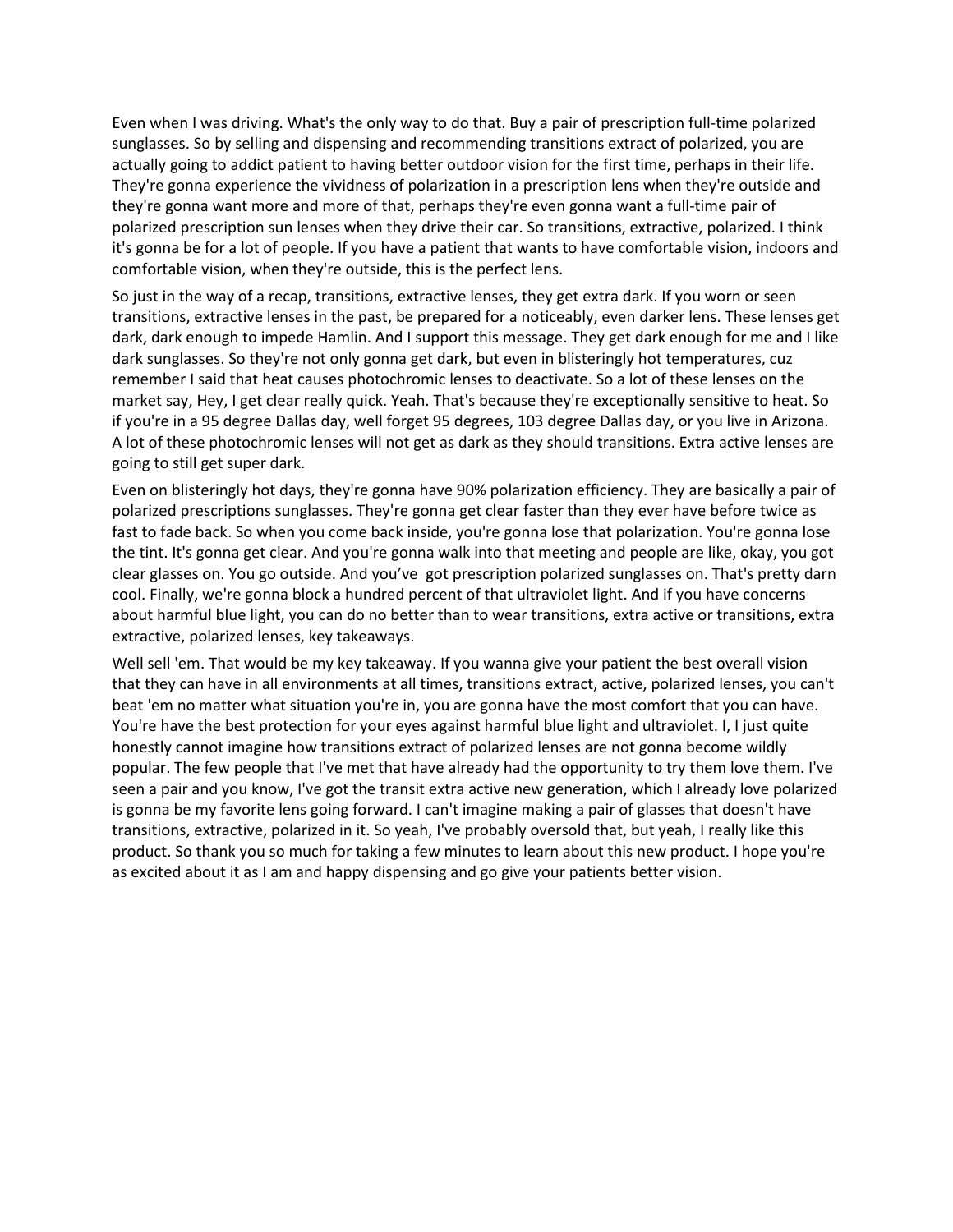## *Defy the Glare -Transitions XTRActive Polarized Course Questions*

- 1. What percent of people say protecting their eyes and their eye health is more important now than ever?
	- a. 70%
	- b. 85%
	- c. 55%
	- d. 60%

Answer: a, 70%

- 2. What category of darkness do the XTRActive Polarized lenses reach?
	- a. 1
	- b. 3
	- c. 2
	- d. 4

Answer: b, 3

- 3. What are the 5 primary dimensions wearers consider when defining good vision?
	- a. Effortless, Focus, Sharp, Style, View
	- b. Color, Focus, Sharp, Style, View
	- c. Effortless, Focus, Sharp, Color, View
	- d. Shade, Focus, Sharp, Style, View

Answer: c, Effortless, Focus, Sharp, Color, View

- 4. Transitions XTRActive Polarized filters what percent of harmful blue light indoors?
	- a. 15%
	- b. 25%
	- c. 55%
	- d. 35%

Answer: d, 35%

- 5. Very bright light can cause which of the following?
	- a. momentary periods of blindness, afterimages, daily eye fatigue
	- b. momentary periods of blindness, afterimages, reverse eye aging
	- c. daily eye fatigue, afterimages, reverse eye aging
	- d. afterimages, reverse eye aging, momentary periods of blindness

Answer: a, momentary periods of blindness, afterimages, daily eye fatigue

- 6. What percent of people agree that protecting their eyes from UV and harmful blue light is more important than ever?
	- a. 65%
	- b. 50%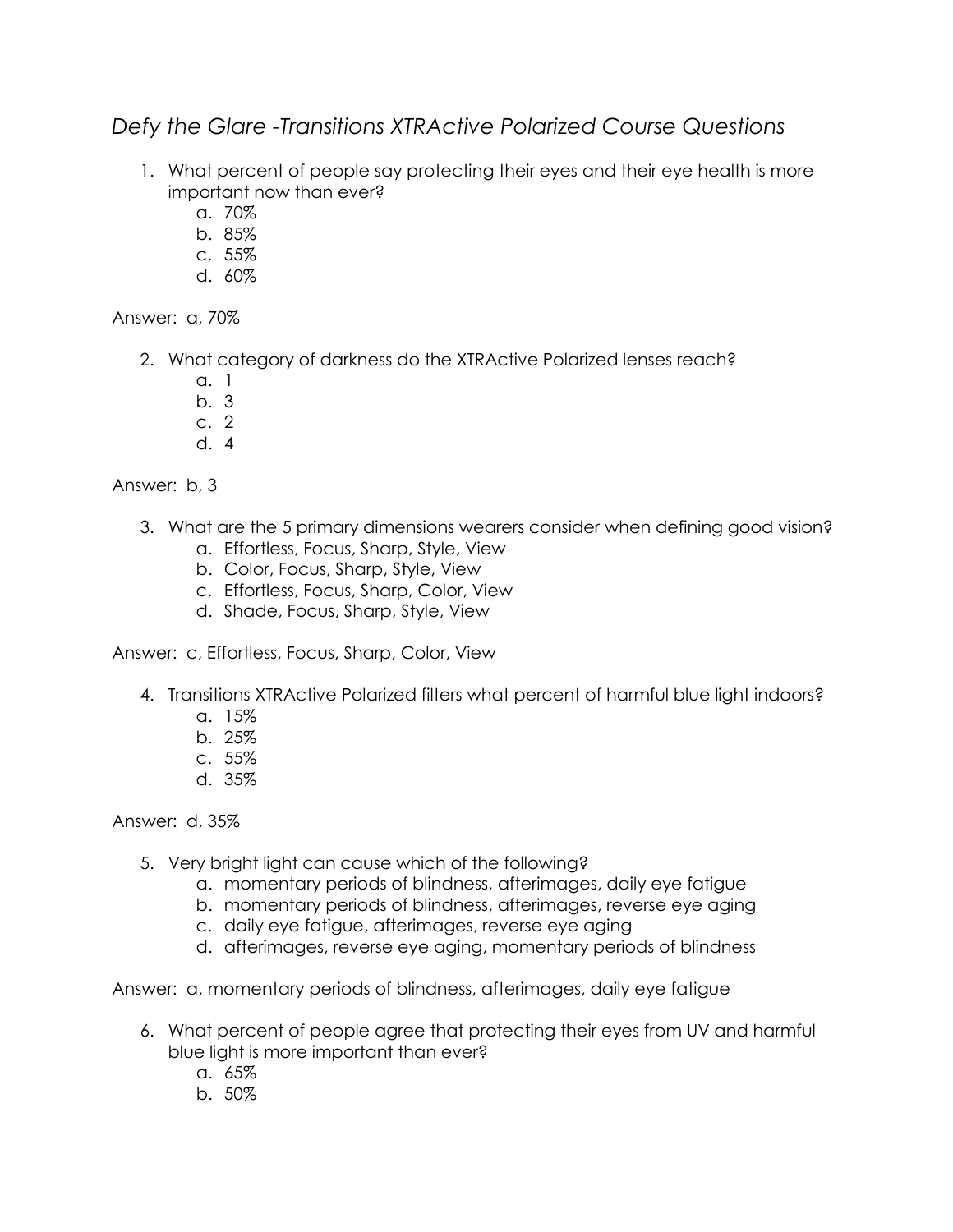- c. 30%
- d. 75%

Answer: d, 75%

- 7. Who are Transitions XTRActive range most suitable for?
	- a. Those who are not at all light sensitive
	- b. Those who are slightly light sensitive
	- c. Those who are moderately light sensitive
	- d. Those who are very light sensitive

Answer: d, Those who are very light sensitive

- 8. UV exposure can contribute to which of the following?
	- a. cataracts, macular degeneration, short-term effects
	- b. cataracts, macular degeneration, light adaption
	- c. short-term effects, clearer vision, eye rejuvenation
	- d. long-term effects, clearer vision, eye rejuvenation

Answer: a, cataracts, macular degeneration, short-term effects

- 9. Transitions XTRActive Polarized have up to what percent polarization efficiency?
	- a. 50%
	- b. 40%
	- c. 90%
	- d. 70%

Answer: c, 90%

- 10. Which of the following can bright light exposure amplify?
	- a. Daily eye fatigue
	- b. Eye rejuvenation
	- c. Clearer vision
	- d. Visual clarity

Answer: a, Daily eye fatigue

- 11. Polarized lenses typically utilize film technology incorporated into the lens structure that has what kind of pattern?
	- a. Vertical pattern
	- b. Diagonal pattern
	- c. Criss-cross pattern
	- d. Block pattern

Answer: a, Vertical pattern

- 12. What percent of people experience sight pollution every day?
	- a.  $20\%$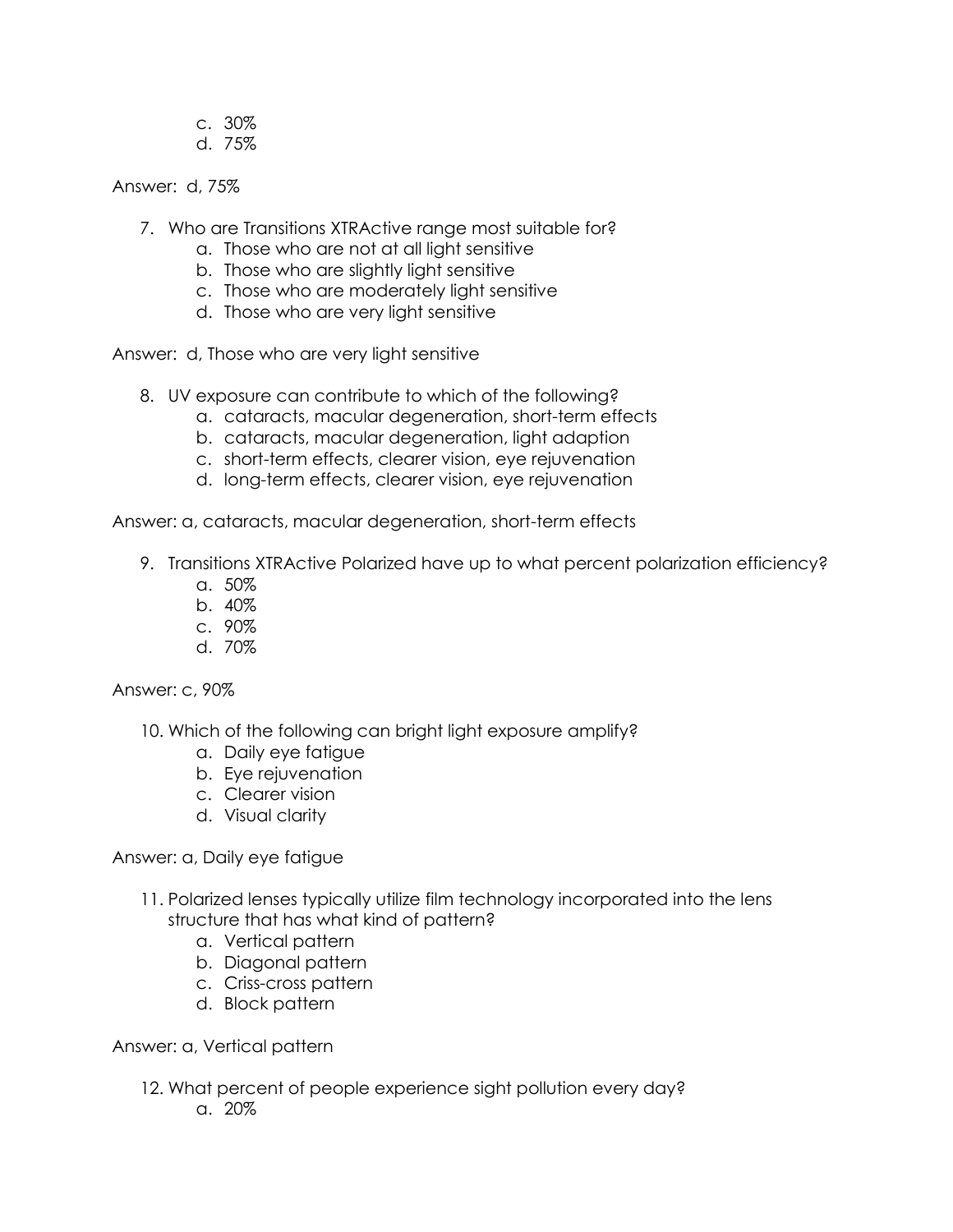- b. 40%
- c. 30%
- d. 50%

Answer: c, 30%

- 13. What are sources of reflected light outdoors?
	- a. Smooth shiny surfaces such as water, glass, or concrete
	- b. Vertical surfaces such as fences, signs, or buildings
	- c. Rough textures such as wood, brick, or trees
	- d. White surfaces such as painted buildings, cars, or trucks

Answer: a, Smooth shiny surfaces such as water, glass, or concrete

- 14. The polarization properties of Transitions XTRActive Polarized lenses make the world what percent more colorful?
	- a. 30%
	- b. 95%
	- c. 40%
	- d. 5%

Answer: a, 30%

- 15. Where is reflective glare most commonly experienced?
	- a. Indoors
	- b. Outdoors
	- c. Watching TV
	- d. Reading

Answer: b, Outdoors

- 16. What percent of UVA and UVB rays do Transitions XTRActive Polarized lenses block?
	- a. 99%
	- b. 95%
	- c. 85%
	- d. 100%

Answer: d, 100%

17. What are all the symptoms can daily eye fatigue lead to?

- a. Dry eyes, itchy eyes, permanent loss of vision and headache
- b. Dry eyes, itchy eyes, headache and eye strain
- c. Itchy eyes, headache, myopia and eye strain
- d. Dry eyes, itchy eyes, loss of sleep and eye strain

Answer: b, dry eyes, itchy eyes, headache and eye strain